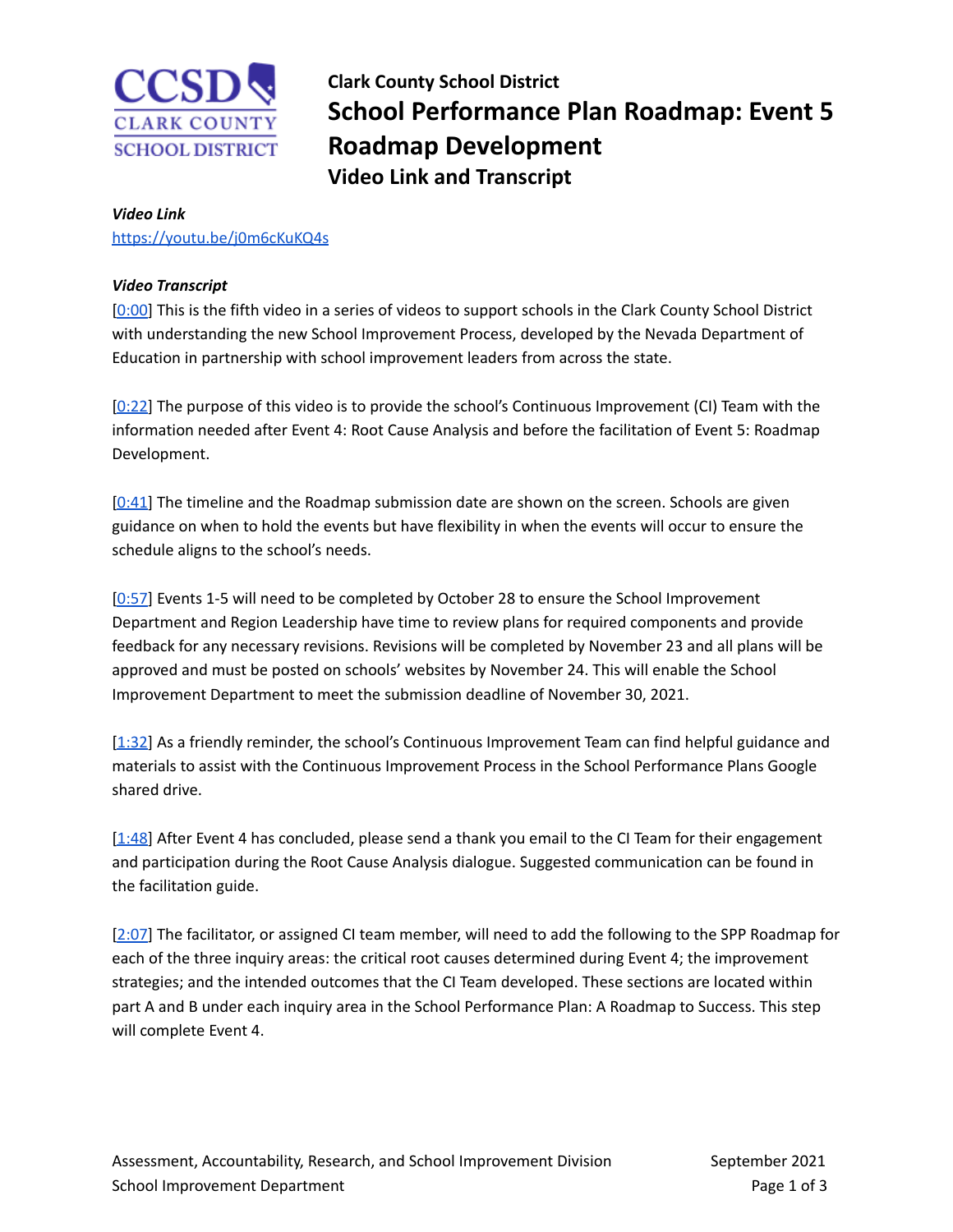[\[2:47](https://youtu.be/j0m6cKuKQ4s?t=167)] In order to prepare for Event 5, facilitators will need to send an invitation email to the CI team. Suggested communication can be found in the facilitation guide. Be sure to include information specific to your school site and customize the email to meet the school's needs.

[\[3:08](https://youtu.be/j0m6cKuKQ4s?t=188)] In the email, include a link to the Event 5 pre-work handout. This is the only handout used for this event. The CI Team Leader will add the problem statements, critical root causes, goals, improvement strategies, and intended outcomes for each inquiry area to the Event 5 pre-work handout before sending it to the team. The pre-work requires CI Team members to generate a list of possible action steps for each of the improvement strategies in each inquiry area.

[\[3:48](https://youtu.be/j0m6cKuKQ4s?t=228)] Finally, in preparation for Event 5, let's review the guidance and materials located in the SPP shared drive.

[\[3:58](https://youtu.be/j0m6cKuKQ4s?t=238)] The facilitation guide developed by the Clark County School District's School Improvement Department will walk the presenters step-by-step through Event 5.

 $[4:10]$  $[4:10]$  The CCSD's School Improvement Department also created a slide deck to guide the team through the meeting activities. After reviewing the slide deck be sure to customize the slides as appropriate.

[\[4:25](https://youtu.be/j0m6cKuKQ4s?t=265)] During Event 5, the team will read through and prioritize action steps using the handout they received as pre-work. Some ideas will be expanded upon and some will be eliminated. The goal is that the school will create action steps that clearly explain what steps the school will take to make progress toward their goals.

 $[4:51]$  $[4:51]$  Once the action steps have been prioritized, the team would then explain the action steps in detail in their SPP Roadmap. Be sure the steps the school will take are detailed enough that the improvement plan is clear to anyone who reads the school's SPP Roadmap.

[\[5:11](https://youtu.be/j0m6cKuKQ4s?t=311)] Once the team has detailed the action steps, identify: the resources needed to implement the action plan; challenges that may arise as the plan is implemented; and the equity supports that will be put in place for all three inquiry areas.

[\[5:33](https://youtu.be/j0m6cKuKQ4s?t=333)] Once you have completed the remaining sections in the SPP Roadmap, utilize the Roadmap Checklist to ensure the plan is ready for review. This document is available on the NDE [padlet.](https://nde.padlet.org/glamarre2/aw0ajfppvoatd44k)

[\[5:50](https://youtu.be/j0m6cKuKQ4s?t=350)] As a friendly reminder, the SPP Roadmap is due on October 28. Schools do not have to do anything to submit the SPP Roadmap. As long as the completed Roadmap is in the AARSI share folder, Region Leadership and the School Improvement Department can access it.